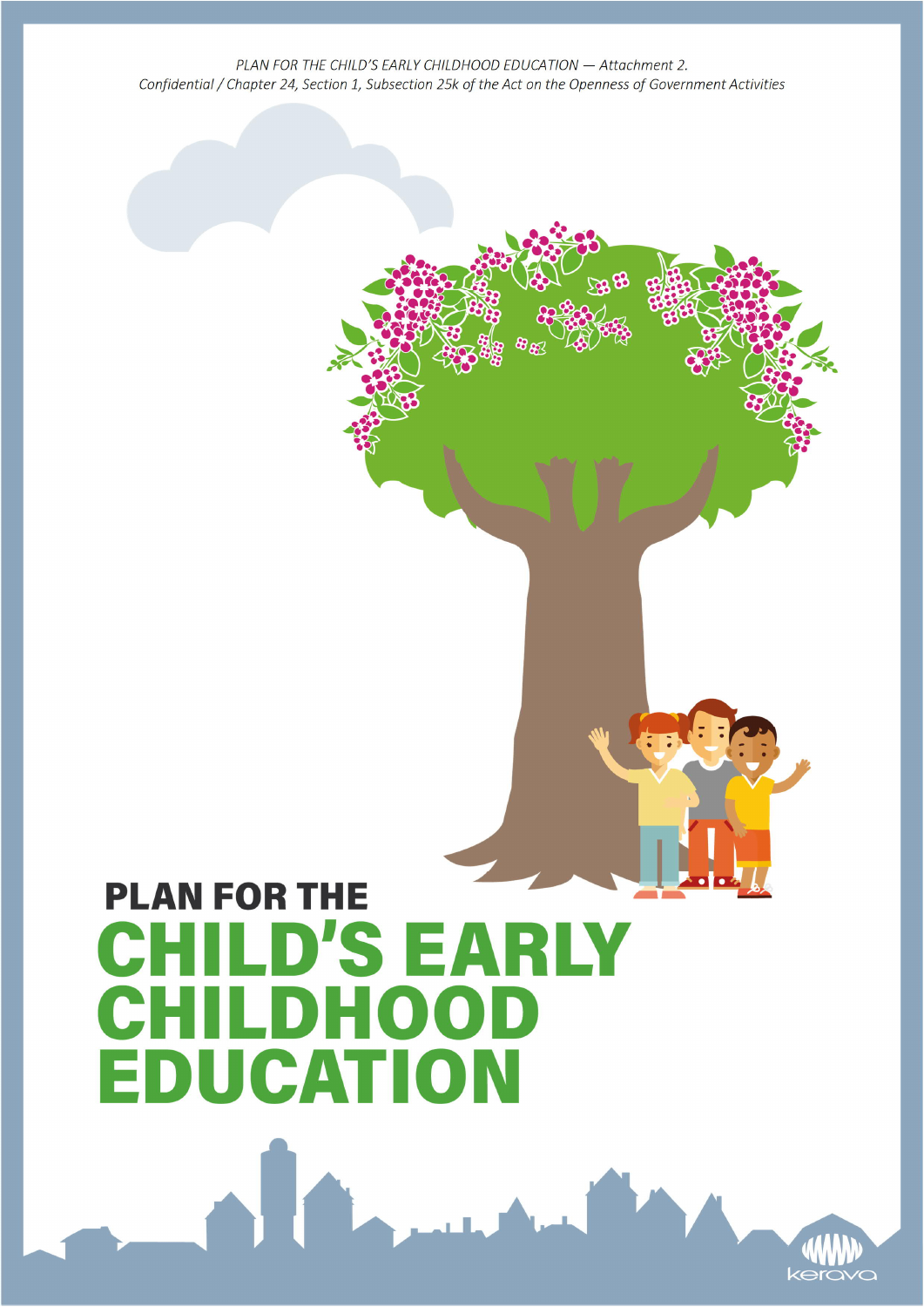## **ATTACHMENT 2. THE CHILD'S ASSESSMENT OF THE DAILY LIFE IN EARLY CHILDHOOD EDUCATION**





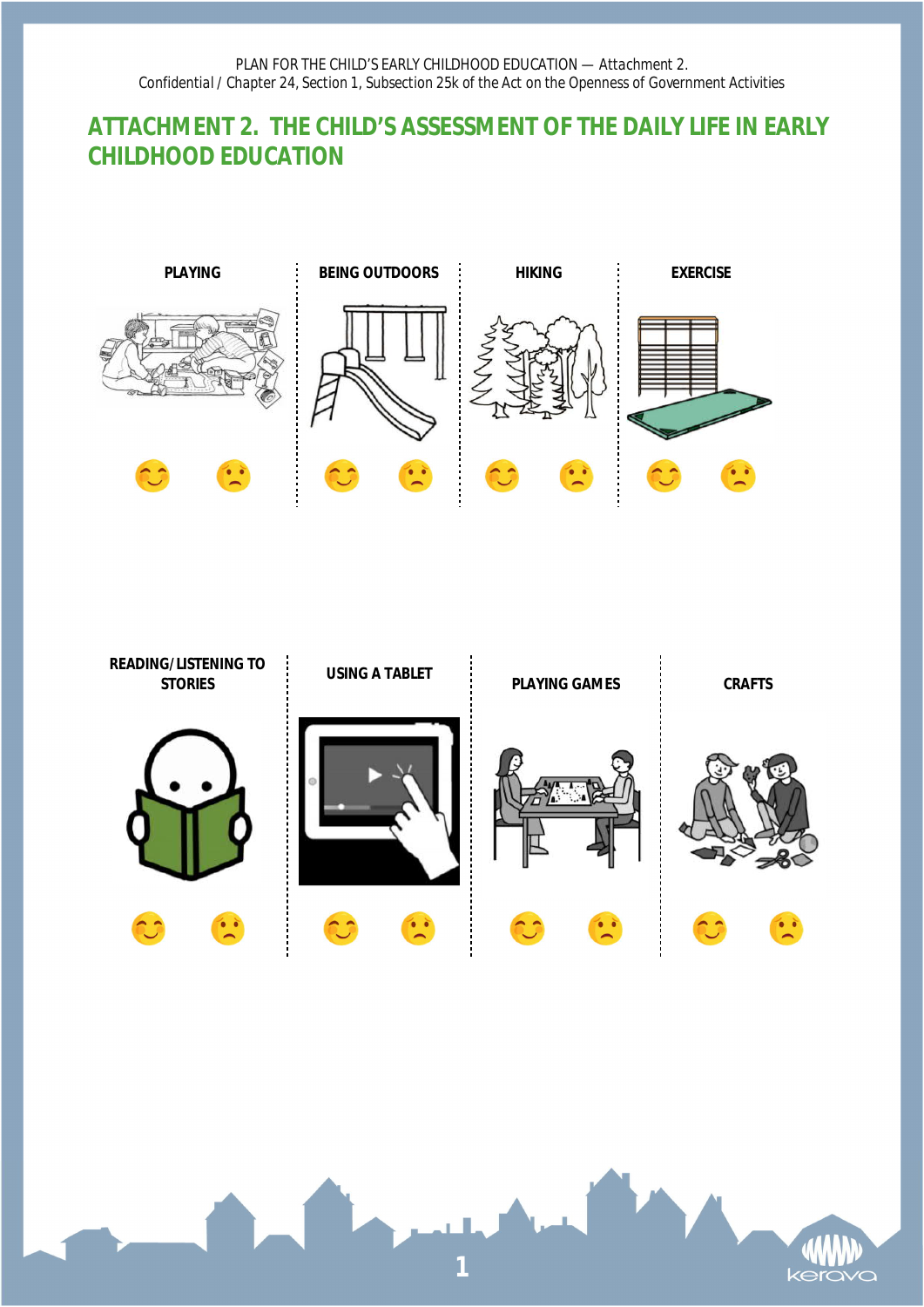



#### *Images: kuvatyokalu.papunet.net*